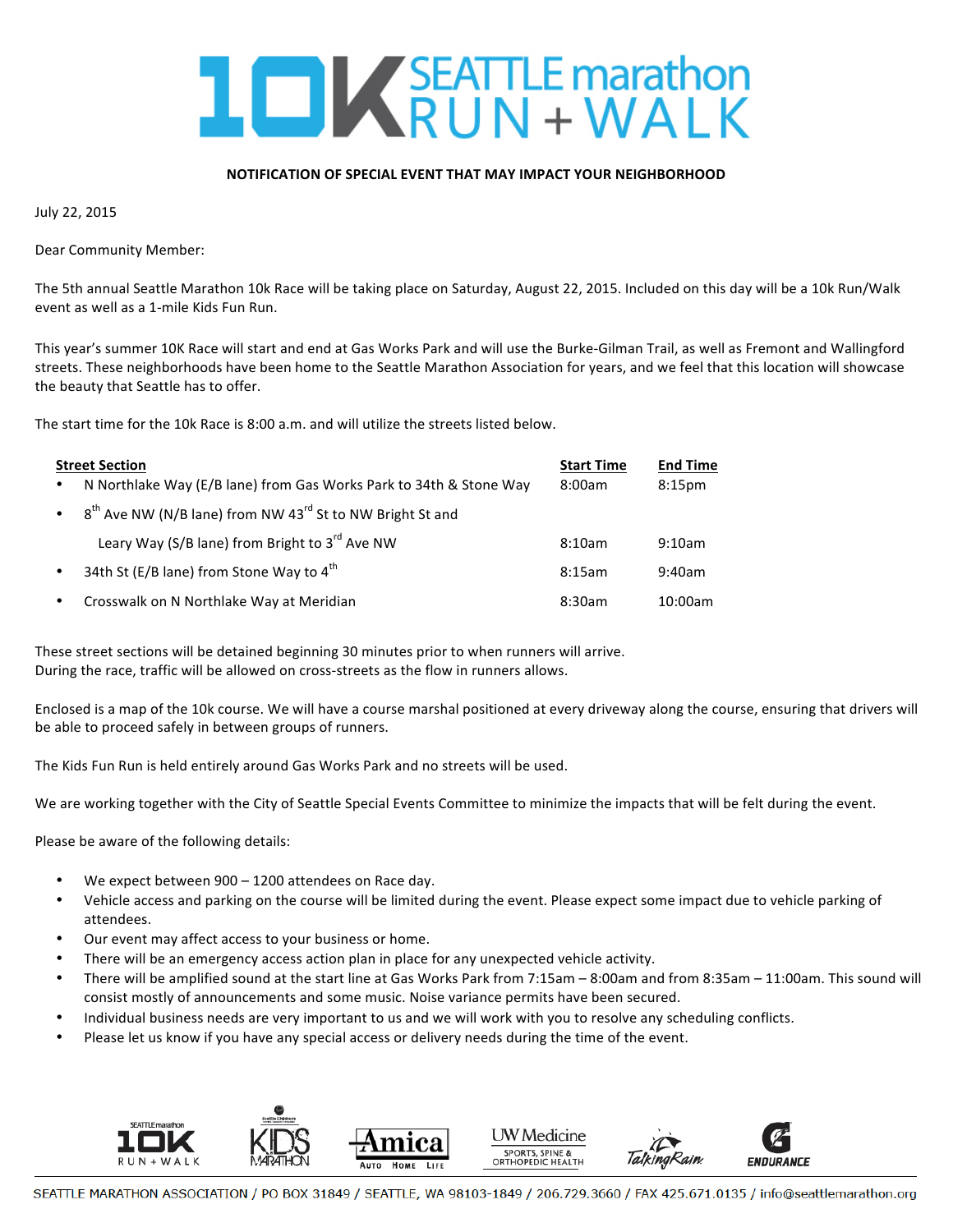## **IDK**SEATTLE marathon

## **For residents and businesses located in this area**:

We would appreciate your acknowledgement of our upcoming event in one of the following ways by August 15, 2014:

- 1. Reply by email to info@seattlemarathon.org to confirm that you have received this notification.
- 2. Sign and return this letter via email, mail, or fax (see our contact info below).

| Signature                     | <b>Print Name</b> | Date |
|-------------------------------|-------------------|------|
|                               |                   |      |
| Business Name (if applicable) | Address           |      |

If anyone in your area is interested in participating or volunteering in the race, additional information can be found by visiting www.seattlemarathon.org. 

For surrounding businesses or residents: if you have comments that you'd like to make about any impacts this event will have on your home or business, please email our organization and the City of Seattle Special Events Committee at:

Louise Long, Executive Director **Chris** Chris Swenson, Chair PO Box 31849 **PO Box 94708** Seattle, WA 98013 Seattle, WA 98124 info@seattlemarathon.org chris.swenson@seattle.gov Fax: 425.671.0135 Fax: 206-684-7025

Sincerely,

Louse Long

Seattle Marathon Association **Communisty City of Seattle Special Events Office**